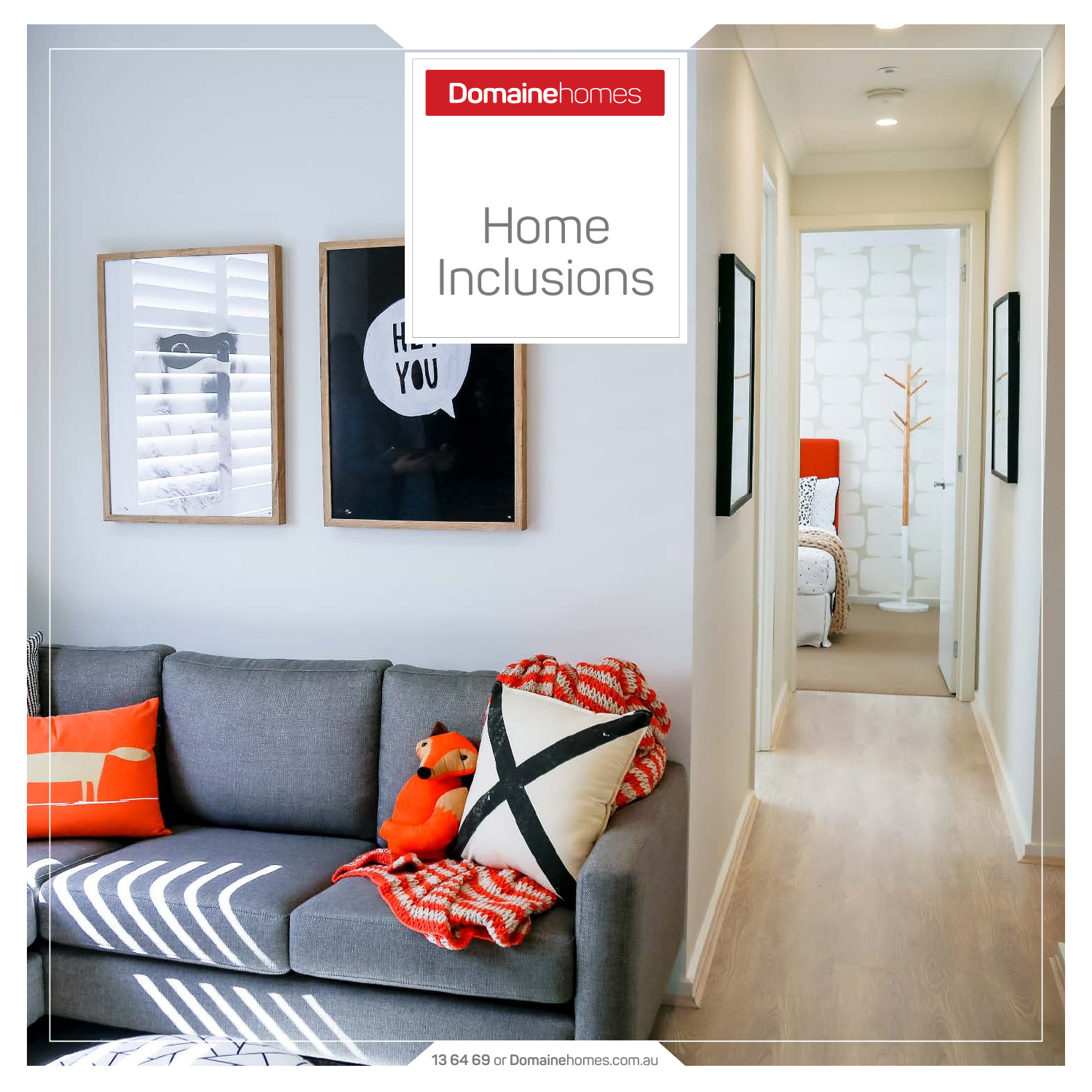# **Home** Inclusions

Your new inclusions begin here

 $\equiv$ 



 $\bigotimes_{\mathsf{B},\mathsf{dom}}$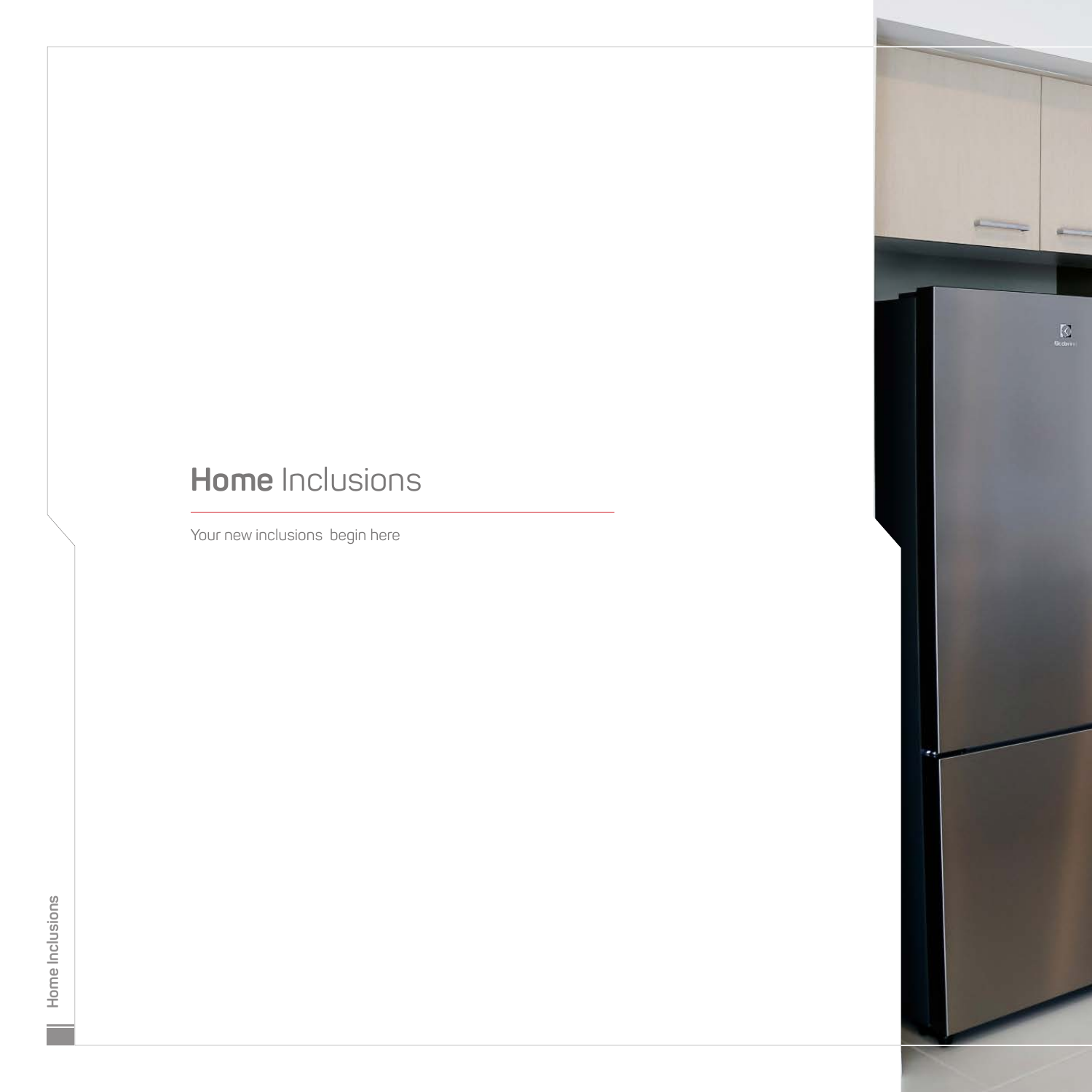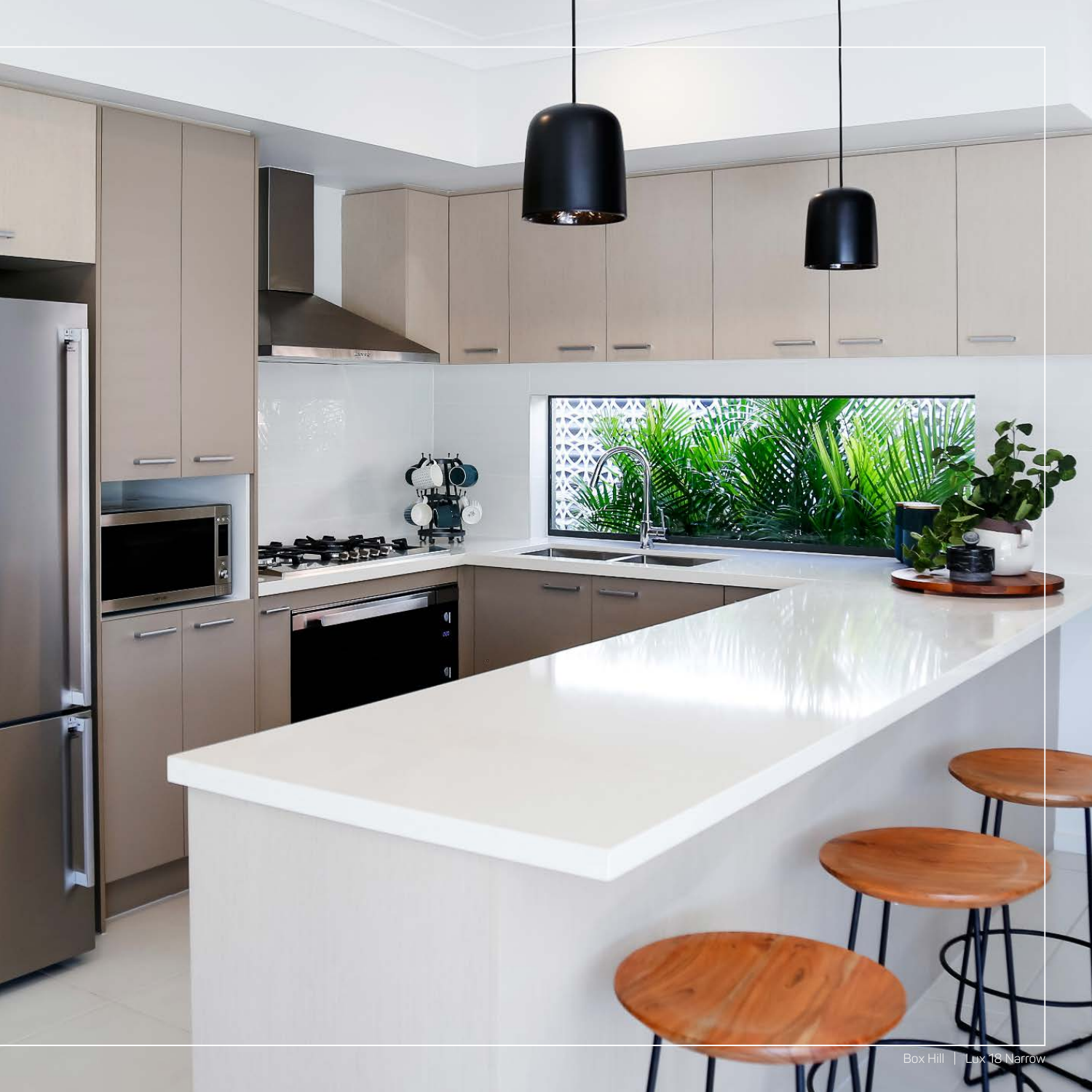## **Site Inclusions Costs &** Basix

Costs **Site Costs** Site<sup>(</sup>

**Slab** Up to "H1" Australian standard engineered slab. **Frame**

Hybrid steel frame

**Basix** Standard BASIX requirements with up to 3000L slimline water tank.

**Council** Standard council fees and requirements.

.

**Earthworks** Provide balanced cut and fill up to 1.0m to achieve a level building platform.

**Piering** Piering Allowance.

**Pump** Concrete pump

**Sewer Connection** Sewer connection to junction at front / rear within boundary.

**Stormwater Connection** Provide 100mm stormwater connection to street / easement

**Power Connection** Underground power - 3 phase provision included (where applicable). Up to 8m.

**Site Fencing** Standard security fencing\*

#### **Planning**

- 10.7 Certificate. - Waste management Plan.
- Erosion and Sediment Control Plan.
- Neighbour Notification Plan.

**Tiling** To front porch.

(\*\*) Price including site costs are subject to Bore Hole, Contour, Bushfire, RMS, Hydraulic Engineers or other statutory reports as required by your 10.7 Certificate, 88B or Site Manager.

(^) From Pre-Determined Colour Scheme Boards.

## **Oven** 600mm electric oven. **Cooktop**

**Kitchen**

600mm gas cooktop.

**Rangehood** 600mm canopy rangehood.

**Microwave**<br>Provision for power connection - design specific.

**Dishwasher**<br>Provision for cold water and power connection.

**Tapware** Chrome sink mixer with U-shaped swivel spout.

**Sink**  $1 \& 1/2$  bowl stainless steel sink.

**Splashback** Tiles to underside of rangehood only and two rows above benchtop.

**Benchtops** 33mm laminate square edge. ^

**Joinery & Handle s** Laminate joinery with kickboard in two colours\* with designer handles. ^

**Soft Closers** To all kitchens and bathrooms drawers and doors.

**Pantry** Four shelves in white melamine - design specific.

## **Tapware** Chrome laundry mixer.

**Tub**<br>45L stainless steel tub and coated metal cabinet with<br>concealed by-pass.

**Splashback** Tiles to two tile height over laundry tub.  $^\wedge$ 

**Tilin g** Tiles to floor with skirting tile to perimeter.  $^{\wedge}$ 

#### **Tapware**

Chrome moveable spray handset on shower rail, Chrome basin mixer, Chrome bath/shower mixer, Chrome swivel bath spout.

**Mirrors** Frameless polished edge mirror to full width of vanity

**Benchtops** 33mm laminate square edge. ^

#### **Vanity & Handle s**

Floating designer vanity in one colour only\* with designer handles. ^

**Bath** 1650mm rectangular bath - design specific.

**Shower**

Semi-framed shower screen with pivot door and chrome frame.

**Accessories** 600mm chrome double towel rail and toilet roll holder

**Toilet Suite** Close coupled - soft close seat.

#### **Tiling**

Tiles (^) to floor and wall up to 2100mm high in shower<br>recess, up to 1m high from floor over bath and a single row<br>splashback to rear of vanity. Single row of skirting tiles to<br>remainder - design specific.

Ensuite **Bathroom & Ensuite**  $\propto$ Bathroom

**Laundry**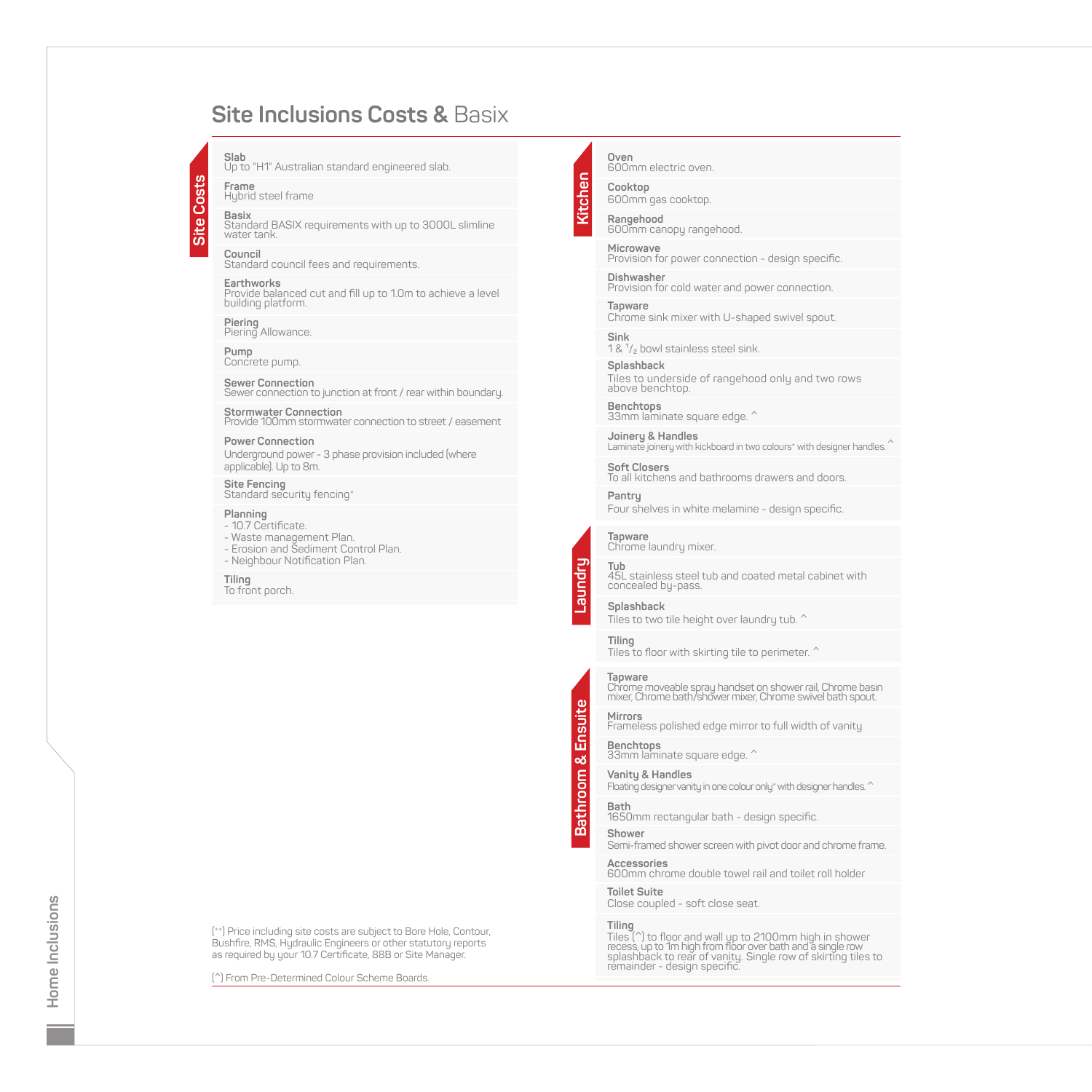**Doors**<br>2040mm flush panel internal doors incl. linen, laundry and<br>pantry with smooth paint finish (^) - design specific. .

**Door Stops**<br>Cushion doorstop to internal doors.

**Door Furniture**  Lever set to internal passage & robe doors in brushed satin chrome.

**Robes Master Suite** 1 white melamine shelf & hanging rail.

**Robes Other Bedrooms** Mirror sliding doors with 1 white melamine shelf & hanging rail.

**Linen** 4 white melamine shelves.

**Skirting & Architraves** Profiled 67mm architrave and skirting with paint finish. ^

**Cornic e** 90mm Cove cornice.

**Ceiling Heigh t** 2450mm.

#### **Paint**

Two coat system to all internal walls and woodwork. ^

**Staircase**<br>Choice of 3 balustrades, handrails and post tops. Choices<br>of 2 posts.

### **Front Entry**

Exterior

Choice of 4 obscure glass entry doors with obscure sidelights - design specific .

**Door to Laundry** Fully glazed hinged door or aluminium sliding door - design specific.

**Door Furniture to External** Lever lockset in brushed satin chrome with deadbolt.

**Roof Pitch**

22.5° roof pitch - design specific. **Roof Tiles**

Quality concrete roof tiles, including roof sarking. ^

### **Fascia & Gutters**

Colorbond fascia and slotted quad gutters  $\hat{ }$ 

## **Cladding**

170mm Primeline Newport weatherboard cladding - design specific. .

**Garage Door** Sectional overhead slimline garage door. ^

**Bricks** Face bricks with off-white mortar ^

**Windows** Aluminium lockable windows & sliding doors ^

**Alfresco** Plasterboard ceiling with timber moulding. Waffle pod concrete slab. 2 light points.

#### **Wall Insulation**

R2.0 batts to external walls incl. internal garage wall. Wall wrap sarking to external walls.

#### **Ceiling Insulation**

R3.5 batts to under roof excl. garage & alfresco. **Termite Protection**

Granitgard pest control system - 50 year Guarantee.

**Porch** Waffle pod concrete slab with tile finish.

**Taps** Garden taps to front and rear.

## **Hot Water**

26L continuous flow system.

#### **Electrical**

Double power points throughout with single power points to appliance positions. Hard wiring to smoke detectors [battery backup] and oven. Earth leakage safety switch with single phase meter box.

#### **Lighting**

**Services & Sustainability**

Services &

Sustainability

Internal light points with light fittings, external light points to entry & laundry area - design specific.

#### **Exhaust Fan**

Exhaust fan provided where required for ventilation purposes to Bathroom and Ensuites.

#### **TV & Phone**

Single storey home with one living - 1 TV / data points. Single storey homes with 2 living areas (Living and Family) - 2 TV / data points. Double storey homes with Living, Family and First Floor

Leisure - 3 TV / data points. 1 phone point.

#### **Gas**

Single gas connection. (subject to availability)

#### **Certificates**

Pest Control certification, structural engineer's certificate for concrete slab, site contour survey, setout survey and identification survey.

#### **Fees & Requirements**

Home Owner's warranty. Water Authority fee. Complying Development certificate fees. Long service levy. 10.7 certificate. Soil test by engineer.

#### **Others**

- 90 day maintenance period.<br>- Basic scaffolding, railing and ri

Basic scaffolding, railing and roof scaffolding as per OH&S requirements subject to site conditions.

#### **CDC Approval**

Private certifier fees and requirements.